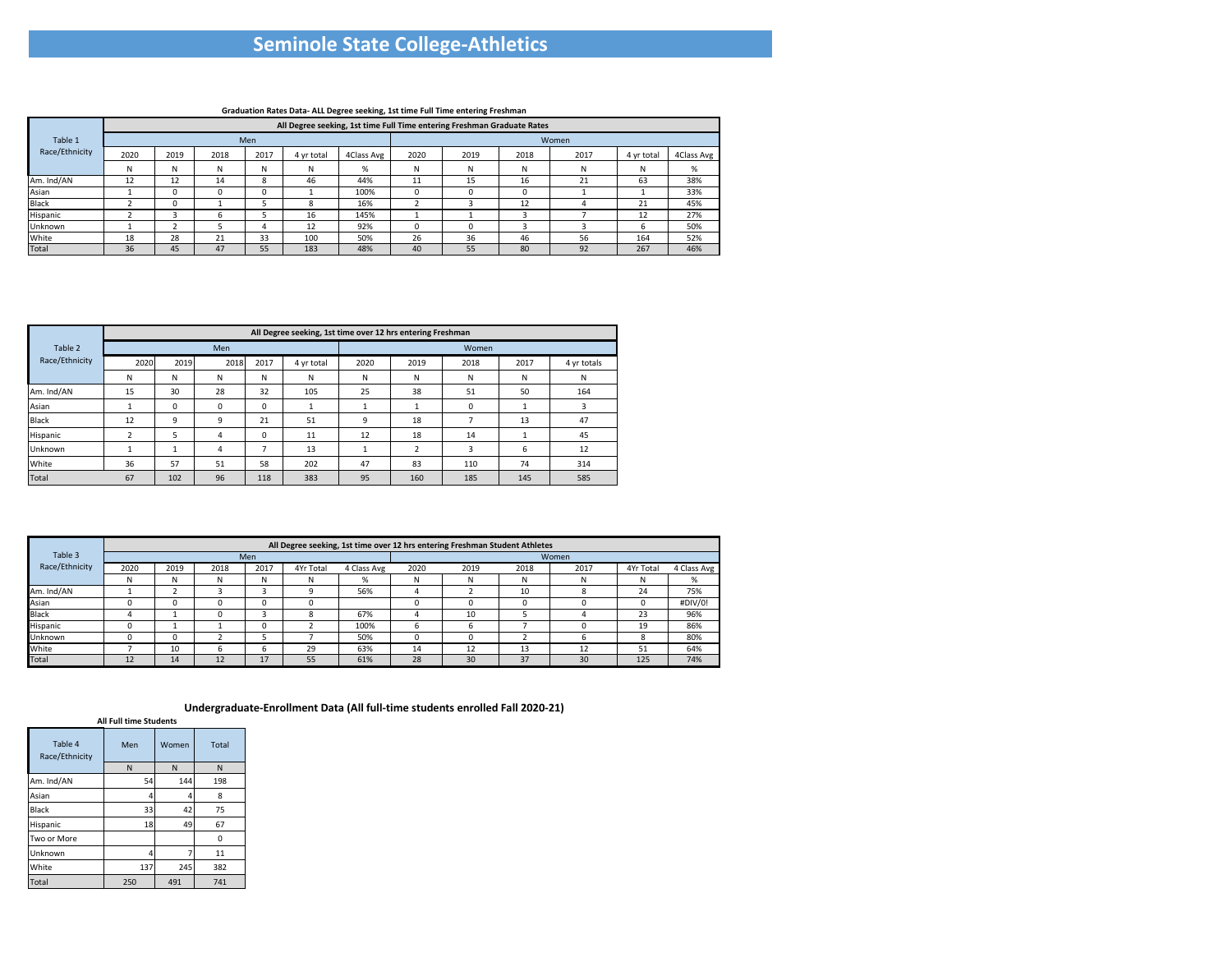**\*Only student athletes receiving athletics aid are included in this report**

| Table 5        |            |              |       |
|----------------|------------|--------------|-------|
|                | <b>Men</b> |              |       |
| Race/Ethnicity | Basketball | Baseball     | Other |
| Am. Ind/AN     |            |              |       |
| Asian          |            | 0            |       |
| <b>Black</b>   | 11         | 3            |       |
| Hispanic       |            | 0            |       |
| Two or More    |            | <sup>0</sup> |       |
| <b>Unknown</b> |            | $\Omega$     |       |
| White          |            | 20           | 6     |
| <b>Total</b>   | 13         | 26           | 6     |

| ט טושו                   |       |       |
|--------------------------|-------|-------|
|                          | Women |       |
| Race/Ethnicit Basketball |       | other |
| Am. Ind/AN               | 2     | 13    |
| Asian                    |       |       |
| <b>Black</b>             | 11    |       |
| Hispanic                 |       | 14    |
| Two or More              |       | n     |
| Unknown                  |       | 2     |
| White                    |       | 33    |
| Total                    | 14    | 65    |

|                                                   | Baseball |  | Table 7        |      |      | <b>Baseball</b>       |      |           |
|---------------------------------------------------|----------|--|----------------|------|------|-----------------------|------|-----------|
| <b>Freshman Rates</b>                             |          |  | Race/Ethnicity |      |      | <b>Total Freshman</b> |      |           |
| 2019<br>2017<br>2018<br>4Yr Total<br>4 class ave. |          |  |                | 2020 | 2019 | 2018                  | 2017 | 4Yr Total |
| 30%                                               |          |  | Am. Ind/AN     |      |      |                       |      | 10        |
| 0<br>υ                                            |          |  | Asian          | 0    |      |                       | 0    |           |
| 50%<br>0<br>O                                     |          |  | <b>Black</b>   |      |      | 0                     |      |           |
| 200%                                              |          |  | Hispanic       | 0    |      |                       | O    |           |
| 17%<br>0                                          |          |  | Unknown        | 0    |      |                       |      |           |
| 33%<br>10<br>υ                                    |          |  | White          | 9    | ᅭ    |                       |      | 30        |
| 40%<br>20<br>∍                                    |          |  | Total          | 11   | 14   | 13                    | 12   | 50        |

| Table 12                   |             |                |                | Baseball                           |                |              |
|----------------------------|-------------|----------------|----------------|------------------------------------|----------------|--------------|
| Race/Ethnicity             |             |                |                | <b>Freshman Rates</b>              |                |              |
|                            | 2020        | 2019           | 2018           | 2017                               | 4Yr Total      | 4 class ave. |
| Am. Ind/AN                 | $\mathbf 1$ | $\Omega$       | 1              |                                    | 3              | 30%          |
| Asian                      | 1           | $\Omega$       | $\Omega$       | 0                                  | 1              |              |
| <b>Black</b>               |             | $\Omega$       | 0              | 0                                  |                | 50%          |
| Hispanic                   | 0           | $\overline{2}$ | 1              |                                    |                | 200%         |
| Unknown                    | 0           | $\mathbf{0}$   | 0              |                                    |                | 17%          |
| White                      | 4           | 4              | 0              | $\overline{2}$                     | 10             | 33%          |
| <b>Total</b>               | 7           | 6              | $\overline{2}$ | 5                                  | 20             | 40%          |
| Table 13<br>Race/Ethnicity |             |                |                | Men's Basketball<br>Total Freshman |                |              |
|                            | 2020        | 2019           | 2018           | 2017                               | 4Yr Total      | 4 class Ave. |
| Am. Ind/AN                 |             |                |                | $\mathbf{0}$                       | $\mathbf{0}$   |              |
|                            |             |                |                | 0                                  | 0              |              |
| Asian                      |             |                |                |                                    |                |              |
| <b>Black</b>               |             |                |                | $\overline{2}$                     | 3              | 33%          |
|                            |             |                |                | 0                                  | $\Omega$       |              |
| Hispanic<br>Unknown        |             |                |                |                                    | $\overline{2}$ | 100%         |
| White<br>Total             | ∩           |                | ∩              | 0                                  | $\Omega$       |              |

|                       |  | Men's Basketball |           |              | Table 8        |      |      | Men's Basketball      |      |           |
|-----------------------|--|------------------|-----------|--------------|----------------|------|------|-----------------------|------|-----------|
| <b>Total Freshman</b> |  |                  |           |              | Race/Ethnicity |      |      | <b>Total Freshman</b> |      |           |
| 2019<br>2018<br>2017  |  |                  | 4Yr Total | 4 class Ave. |                | 2020 | 2019 | 2018                  | 2017 | 4Yr Total |
| ΩI<br>0               |  |                  |           |              | Am. Ind/AN     |      |      |                       | 0    |           |
|                       |  |                  |           |              | Asian          | 0    |      |                       | 0    |           |
|                       |  |                  |           | 33%          | <b>Black</b>   |      |      |                       |      |           |
| וח                    |  |                  |           |              | Hispanic       | 0    |      |                       | 0    |           |
|                       |  |                  |           | 100%         | Unknown        | 0    |      |                       |      |           |
|                       |  |                  |           |              | White          | 0    |      |                       |      |           |
|                       |  |                  |           | 38%          | Total          |      |      |                       |      | 13        |

|      |      |      | Men's Other<br>Freshman Rates |           |              | Table 9<br>Race/Ethnicity |      |      | Men's Other<br><b>Total Freshman</b> |      |           |
|------|------|------|-------------------------------|-----------|--------------|---------------------------|------|------|--------------------------------------|------|-----------|
| 2020 | 2019 | 2018 | 2017                          | 4Yr total | 4 class Ave. |                           | 2020 | 2019 | 2018                                 | 2017 | 4Yr total |
|      |      |      |                               | b         | 120%         | Am. Ind/AN                |      | O    |                                      | 4    |           |
|      |      | -0   | 0                             |           |              | Asian                     | ັ    |      | 0                                    | 0    | 0         |
|      |      | U    | 0                             |           | 100%         | <b>Black</b>              |      |      | 0                                    |      |           |
|      |      | 0    |                               |           |              | Hispanic                  |      |      | 0                                    | 0    |           |
|      |      |      |                               |           | 100%         | Unknown                   |      |      |                                      |      |           |
|      |      |      |                               | 11        | 73%          | White                     |      |      |                                      |      | 15        |
|      |      |      |                               | 26        | 96%          | Total                     |      |      |                                      | 16   | 27        |

| Table 14<br>Race/Ethincity | Men's Other<br><b>Freshman Rates</b><br>2019<br>2020<br>2018<br>2017<br>4Yr total |  |  |          |              |  |  |  |
|----------------------------|-----------------------------------------------------------------------------------|--|--|----------|--------------|--|--|--|
|                            |                                                                                   |  |  |          | 4 class Ave. |  |  |  |
| Am. Ind/AN                 |                                                                                   |  |  |          | 120%         |  |  |  |
| Asian                      |                                                                                   |  |  |          |              |  |  |  |
| <b>Black</b>               |                                                                                   |  |  |          | 100%         |  |  |  |
| Hispanic                   |                                                                                   |  |  |          |              |  |  |  |
| Unknown                    |                                                                                   |  |  |          | 100%         |  |  |  |
| White                      |                                                                                   |  |  | 11<br>ᆠᆂ | 73%          |  |  |  |
| <b>Total</b>               |                                                                                   |  |  | 26       | 96%          |  |  |  |

## **Students-Athletes by Sports Category 2020-21**

## Graduate Athlete Students by Sport, Gender, and Ethnicity